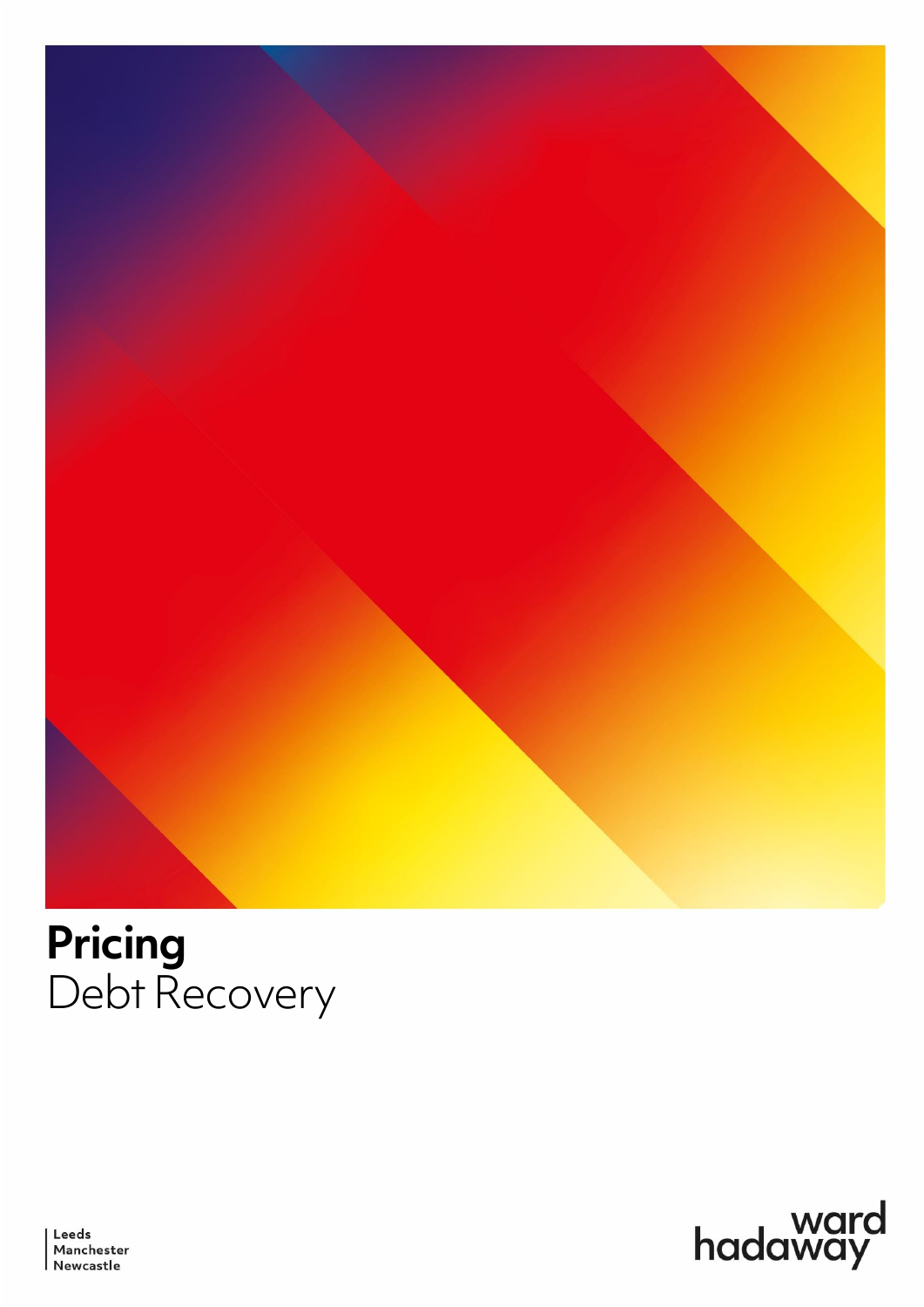Our debt recovery team regularly work with clients to recover debts they are owed. Our fees for such matters vary depending on the complexities of the case as well as the volume of work we receive from a client. No two businesses collect debts in the same way so we work with our clients to understand their preferred approach and needs then create bespoke pricing packages. Pleas[e contact](https://www.wardhadaway.com/lawyer-search-results/?role=18&kc=1293,1289) a member of our team and get your own bespoke package.

Pricing for one off matters can be found below.

The majority of commercial debt recovery cases are undisputed. In these cases we can offer a competitive fee structure based on fixed fees which provides you with clarity and certainty as to the level of costs you are likely to incur. If for any reason additional work is required you would be provided with a detailed estimate based on your specific case.

The main stages of the recovery process and the fixed fees and expenses which apply are as follows:

# **Undisputed Court Claims**

#### **Pre-issue**

In all cases we offer a pre-action review of your paperwork, advising you how we think you ought to proceed and sending a letter of claim to your debtor –a fixed fee applies which varies depending upon the amount of paperwork and the complexity of your claim. It will usually be in the region of £120 - £240 including VAT.

Should you wish to proceed please note the following key information:

- **•** The cost of a letter of claim is often not recoverable during court action;
- **•** Even if the cost of the letter is recovered, the VAT element of our fee is not recoverable through court proceedings.

Our fee includes:

- **•** Taking your instructions from you and reviewing any relevant documentation;
- **•** Calculating the total amount you are able to claim from your debtor, including interest and statutory compensation (where you are able to claim the same);
- **•** Undertaking solvency searches in respect of your debtor to establish whether they are subject to any formal insolvency processes;
- **•** Preparing and sending a letter of claim to your debtor;
- **•** Receiving payment and sending onto you; and
- **•** If payment is not received within 7 days (for a business debtor) or 30 days (for an individual debtor) providing you with advice on the next steps and the costs you are likely to incur if you decide to take those next steps. Depending on the circumstances we might for example advise you to issue a county court claim against your debtor or commence insolvency proceedings. Alternatively, there might be a dispute and we will tell you what steps need to be taken (and the costs involved) to investigate and deal with that dispute.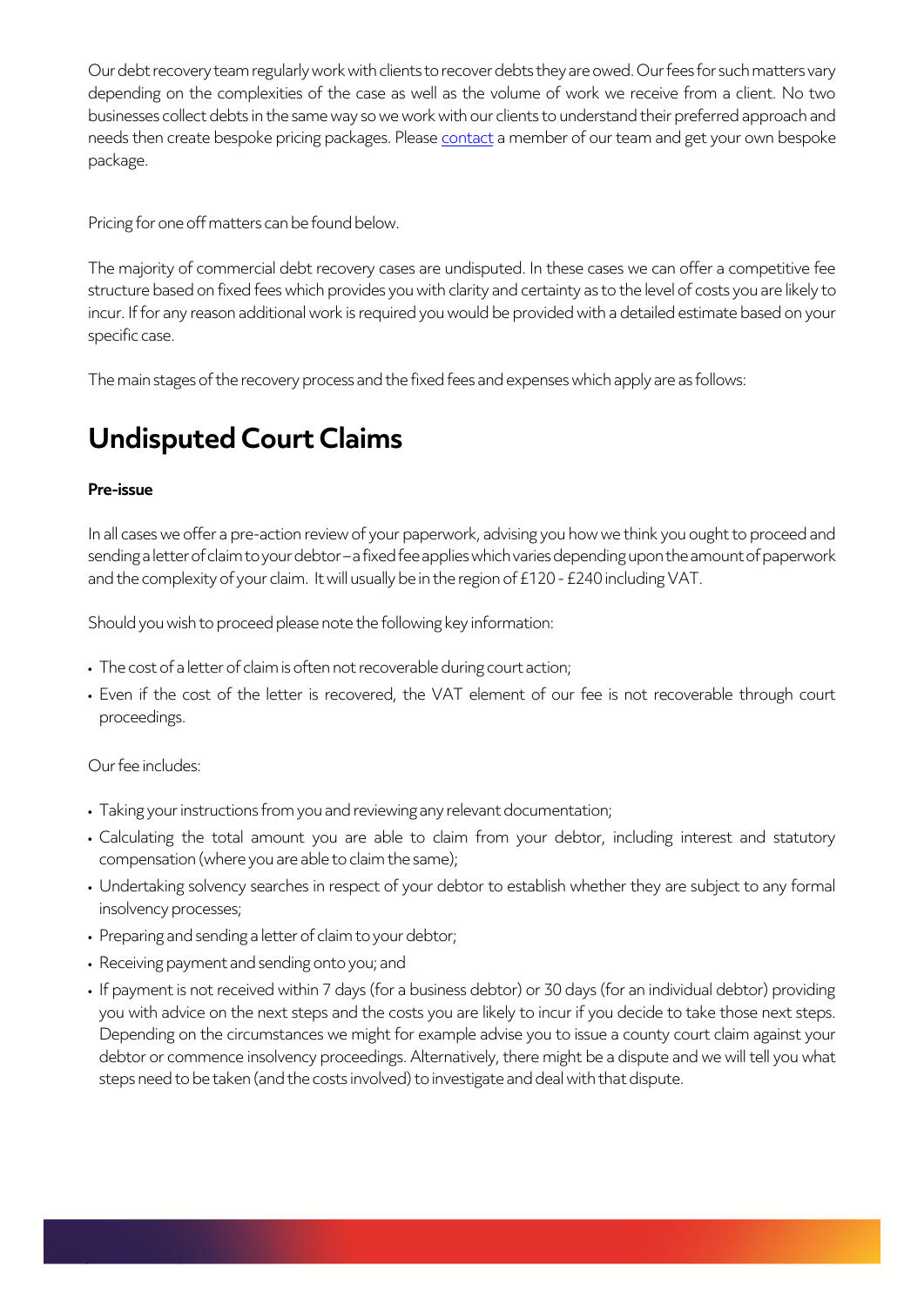Our fee does not include:

- **•** Settlement negotiations;
- **•** Dealing with any disputes or correspondence received in response from your debtor; and
- **•** Issuing court proceedings, obtaining Judgment or undertaking enforcement action.

How long will it take?

If you are a business:

- **•** A letter of claim sent to a company or partnership will allow a 7-14 day response period;
- **•** Under the Debt Pre-Action Protocol, if you are a business a letter of claim sent to an individual, including a sole trader, must allow a minimum period of 30 days for a response. In some instances, further time may need to be allowed

If you are an individual:

**•** A reasonable period of time is considered to be 7-14 days.

#### **Issue of proceedings**

To issue a claim in the county court, we will charge you a fixed fee as set out below. In addition, you will have to pay the applicable court fee. The amount of the court fee is set by the government and is subject to change from time to time. The fees as set out below, are current as of August 2020.

As you can see, the total amount you will have to pay is dependent upon the size of the debt you want to collect. These fees and costs are in addition to our pre-issue costs described above.

| Amount of debt         | Our fee (incl.VAT)       | Court fee (not liable to VAT) | <b>Total (including VAT)</b>                  |
|------------------------|--------------------------|-------------------------------|-----------------------------------------------|
| $Up$ to $E$ 300        | £60 (£50 plus £10 VAT)   | £35                           | £95.00                                        |
| £300.01 to £500        | £60 (£50 plus £10 VAT)   | £50                           | £110.00                                       |
| £500.01 to £1,000      | £84 (£70 plus £14 VAT)   | £70                           | £154.00                                       |
| £1,000.01 to £1,500    | £96 (£80 plus £16 VAT)   | £80                           | £176.00                                       |
| £1,500.01 to £3,000    | £96 (£80 plus £16 VAT)   | £115                          | £211.00                                       |
| £3,000.01 to £5,000    | £96 (£80 plus £16 VAT)   | £205                          | £301.00                                       |
| £5,000.01 to £10,000   | £120 (£100 plus £20 VAT) | £455                          | £575.00                                       |
| £10,000.01 to £15,000  | £120 (£100 plus £20 VAT) | 5% of the value of the claim  | Variable dependent upon value<br>of the claim |
| £15,000.01 to £200,000 | £120 (£100 plus £20 VAT) | 5% of the value of the claim  | Variable dependent upon value<br>of the claim |
| Over £200,000          | £120 (£100 plus £20 VAT) | £10,000                       | Variable dependent upon value<br>of the claim |

Should you wish to proceed with a claim please note the following key information:

- **•** The VAT element of our fee is not recoverable through court proceedings;
- **•** In addition to your debt, you might be able to add interest and compensation to the amount claimed from the debtor. Any interest and compensation you charge may take the debt into a higher banding and may attract higher costs; and
- **•** The above costs only relate to the cost of commencing court proceedings, further costs may be required to enter Judgment and commence enforcement action, for example, to instruct a bailiff or obtain a charging order.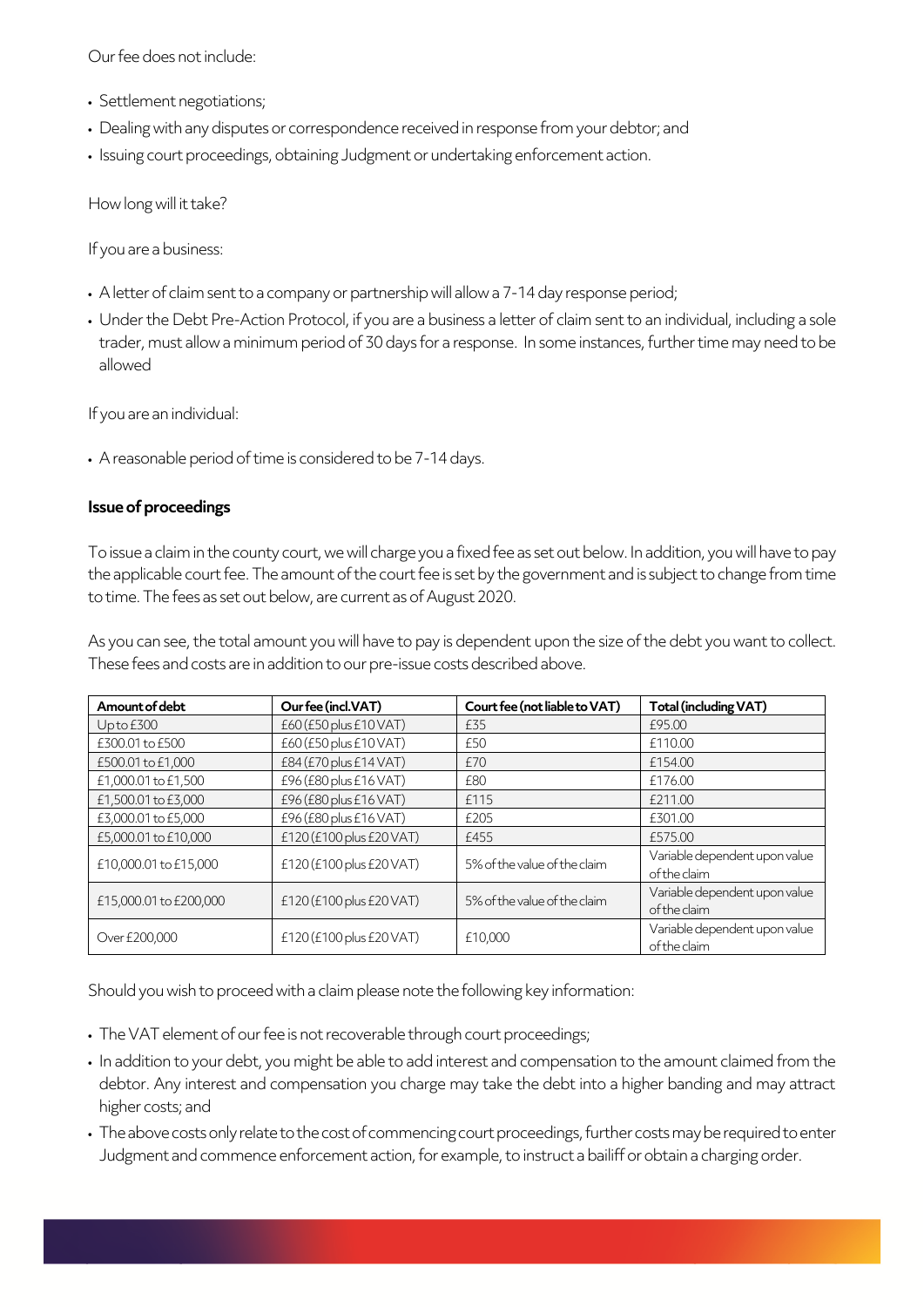#### Our fee includes:

- **•** Carrying out up to date solvency and asset searches;
- **•** Drafting the Claim Form and Particulars of Claim;
- **•** Presenting the claim at court for issue and service;
- **•** Receiving payment and sending on to you; and
- **•** If payment is not received within 14 days of the service of the Claim (28 days where an Acknowledgement of Service is filed by the debtor) providing you with advice as to the next steps and likely costs. This might involve entering judgment in default or seeking summary judgment for example.
- **•** Updating you as to service and the periods by which the debtor is required to respond.

Our fee does not include:

- **•** Attending to service of the Claim where it is not possible for the court to do so, for example, if the debtor is residing outside of England and Wales;
- **•** Dealing with any Acknowledgement of Service or Defence that is filed by the debtor;
- **•** Settlement negotiations; and
- **•** Dealing with any disputes and/or additional correspondence received from the debtor.

#### How long will it take?

The process will vary depending upon the nature and complexity of the case and whether the court is working in arrears. Generally, however, it will take between 3-6 weeks for a claim to be issued at court, served upon the debtor and for the debtor to file a response to your claim (should they choose to do so). If an Acknowledgement of Service is filed by the debtor, they will be allowed an additional 14 days to respond thereby extending these timescales.

If a defence is filed, you would be advised fully as to anticipated timescales based upon the individual facts of your case.

#### **Entering Judgment**

Once you have issued a claim, if the debtor does not respond we can ask the Court to enter judgment without the need for a hearing to take place. In these circumstances, judgment can usually be obtained within 3-6 weeks of the proceedings being issued (though the timing is dependent on the Court). We will charge you a fixed fee for entering judgment. The amount we will charge you depends on the size of the debt. Details of the fees we charge you are set out below. These fees are in addition the costs described above for sending the debtor a letter before action and for issuing proceedings at Court.

| Amount of debt | Our fee (ind VAT)                                             | Total (incl. VAT) |
|----------------|---------------------------------------------------------------|-------------------|
| Up to $£5,000$ | £26.40 (£22.00 plus £4.40 VAT)-£66<br>$(£55.00$ plus £11 VAT) | £26.40-£66.00     |
| Over £5,000    | £36 (£30.00 plus £6 VAT)-£84 (£70.00<br>plus £14 VAT)         | £36.00-£84.00     |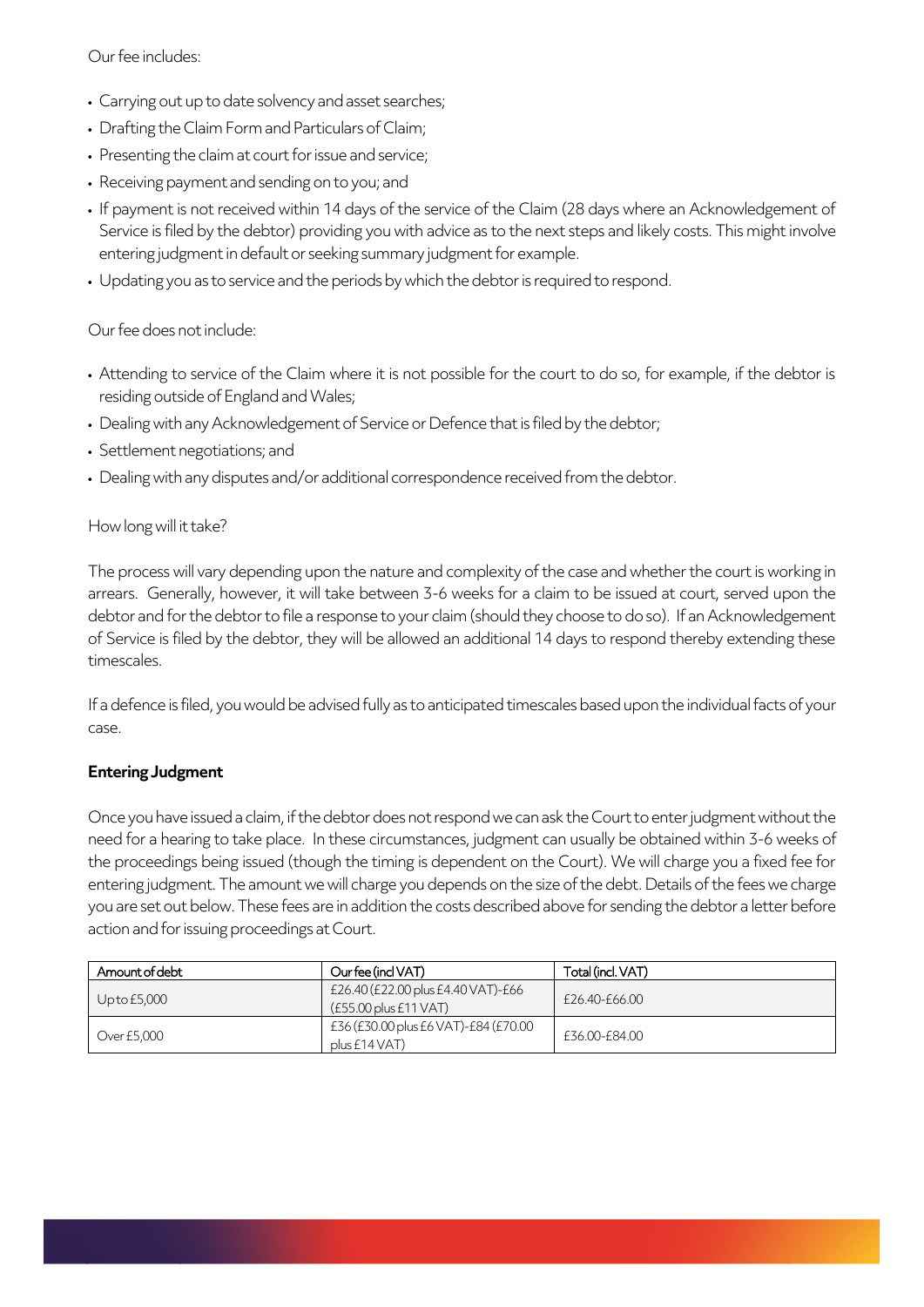Should you wish to proceed with Judgment please note the following key information:

- **•** The VAT element of our fee is not recoverable through court proceedings; and
- **•** The above costs only relate to obtaining Judgment from the Court, further costs may be required to commence enforcement action, for example, to instruct a bailiff or obtain a charging order

Our fees include:

- **•** Completing the judgment request form;
- **•** Liaising with you as to payment made since the Claim was issued:
- **•** Submitting the judgment request to court and monitoring receipt;
- **•** Providing you with a copy of the judgment upon receipt and advising you and seeking your instructions as to whether (and how) you wish to enforce the judgment; and
- **•** Receiving payment and sending onto you.

Our fees do not include:

- **•** Settlement negotiations;
- **•** Dealing with any application made by the debtor to set aside Judgment; and
- **•** Dealing with disputes and/or any additional correspondence received from the debtor.

#### **Enforcement proceedings**

Once we have obtained judgment against the debtor, you might want to take steps to enforce the judgment if the debtor still does not pay. The cost involved in doing that varies depending on the method of enforcement:

| Method of enforcement       | Our fee (incl.VAT)                                                                             | Court fees / other<br>disbursements (not liable to<br>VAT unless specifically stated)                                                                                      | Total         |
|-----------------------------|------------------------------------------------------------------------------------------------|----------------------------------------------------------------------------------------------------------------------------------------------------------------------------|---------------|
| Warrant of execution        | £120 (£100 plus £20 VAT)<br>Recoverable element: £2.25.                                        | £110 court fee                                                                                                                                                             | £230.00       |
| Writ of execution           | £270 (£225 plus £45 VAT)<br>Recoverable element: £51.75                                        | £66 court fee (there may also be<br>a termination fee of £75 plus<br>VAT (£15.00) to pay should the<br>case be withdrawn for any<br>reason)                                | Up to £426.00 |
| Order to obtain information | $£300(E250$ plus $£50VAT)$<br>Recoverable element: £15.00<br>per half hour interview of debtor | £55 court fee                                                                                                                                                              | £355.00       |
| Charging order              | £600 (£500 plus £100 VAT)<br>Recoverable element: £110                                         | £110 court fee. A Land<br>registration fee of £43 will usually<br>be incurred to obtain<br>information about the property<br>and to deal with registration<br>formalities. | £753.00       |
| Attachment of earnings      | £600 (£500 plus £100 VAT)<br>Recoverable element: £0                                           | £110 court fee                                                                                                                                                             | £710.00       |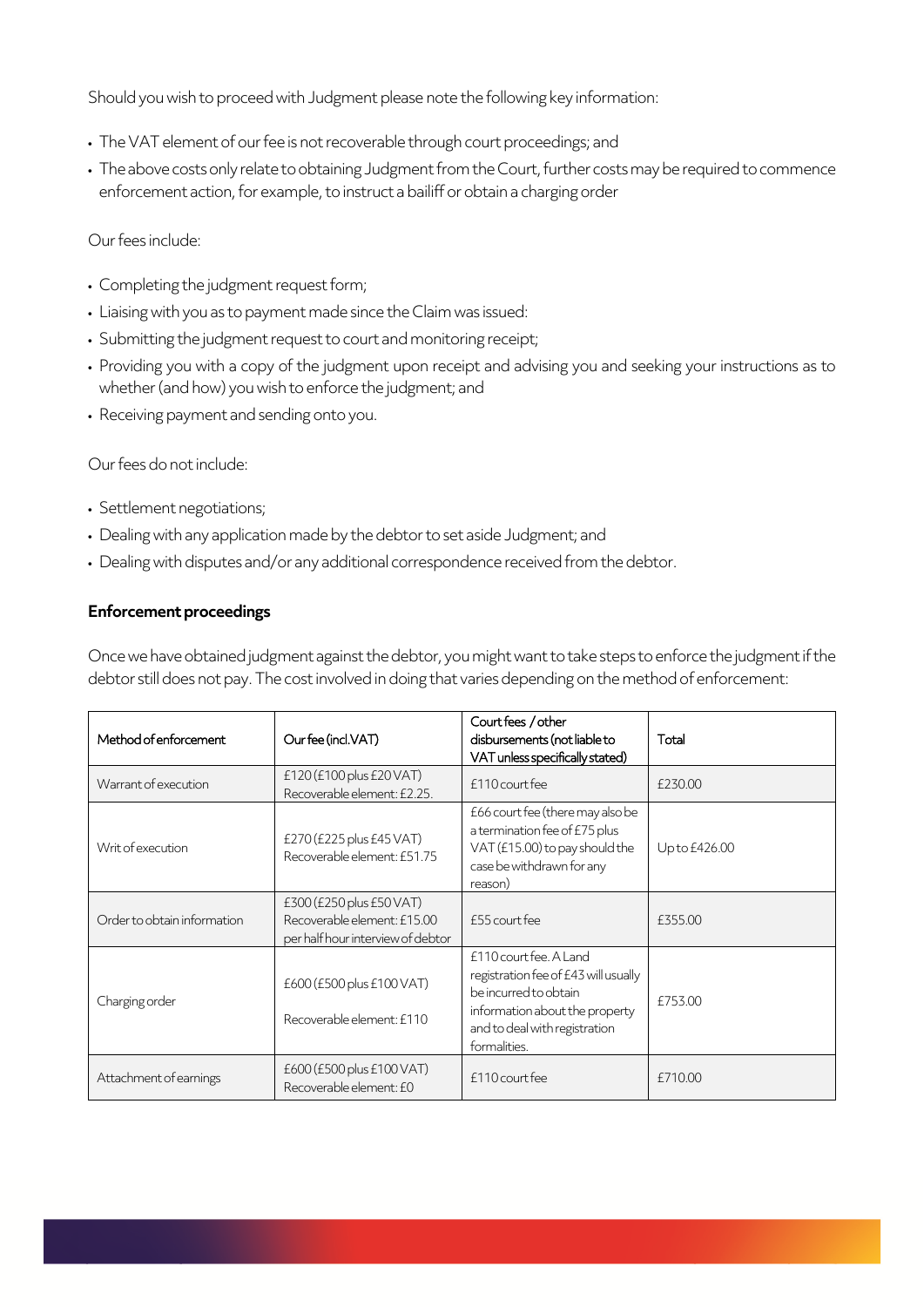Should you wish to proceed with enforcement please note the following key information:

- **•** The VAT element of our fee is not recoverable through enforcement proceedings; and
- **•** Only part of the main element of our fees are recoverable from the debtor (that is, forms part of the court order that the debtor has to pay in addition to the debt). The recoverable element is listed above. The remainder of the costs cannot be recovered from the debtor. However, as we have explained below, you will remain liable for all of our costs regardless of whether those costs are recoverable from the debtor.

Our fees include:

- **•** Making enquiries/searches in relation to what assets you debtor owns and what their income is;
- **•** Advising you as to viability of enforcement action and which method may result in the best prospect of recovery;
- **•** Completing the enforcement application request;
- **•** Liaising with HM Land Registry, if so required;
- **•** Liaising with the court as necessary;
- **•** Liaising with you as to payment made:
- **•** Submitting the enforcement application to court and monitoring receipt of the initial order;
- **•** Dealing with service of the court order, if so required;
- **•** Registration at HM Land Registry, if so required;
- **•** Providing you with a copy court order and providing regular updates; and
- **•** Receiving payment and sending onto you;

Our fees do not include:

- **•** Settlement negotiations;
- **•** Dealing with any applications made by the debtor to set aside Judgment and/or to stay enforcement; and
- **•** Dealing with disputes, any additional correspondence raised by the debtor and/or contested applications.

How long will enforcement action take?

This will be largely dependent upon the method of enforcement you use and/or is suitable to your case. It can take in the region of 2-9 weeks, on average, to conclude the process.

How long will it take for the entire process and how much will it cost in total?

The Court process will vary in length depending upon the mode of enforcement you use. Typically, however, with a standard, non-disputed claim the duration of the whole process will be between 6-15 weeks.

The range of costs you will incur for the whole process for a non-disputed claim is likely to be between £650- £11,000 including VAT (where applicable) depending upon the value of the debt and how quickly your debt is settled.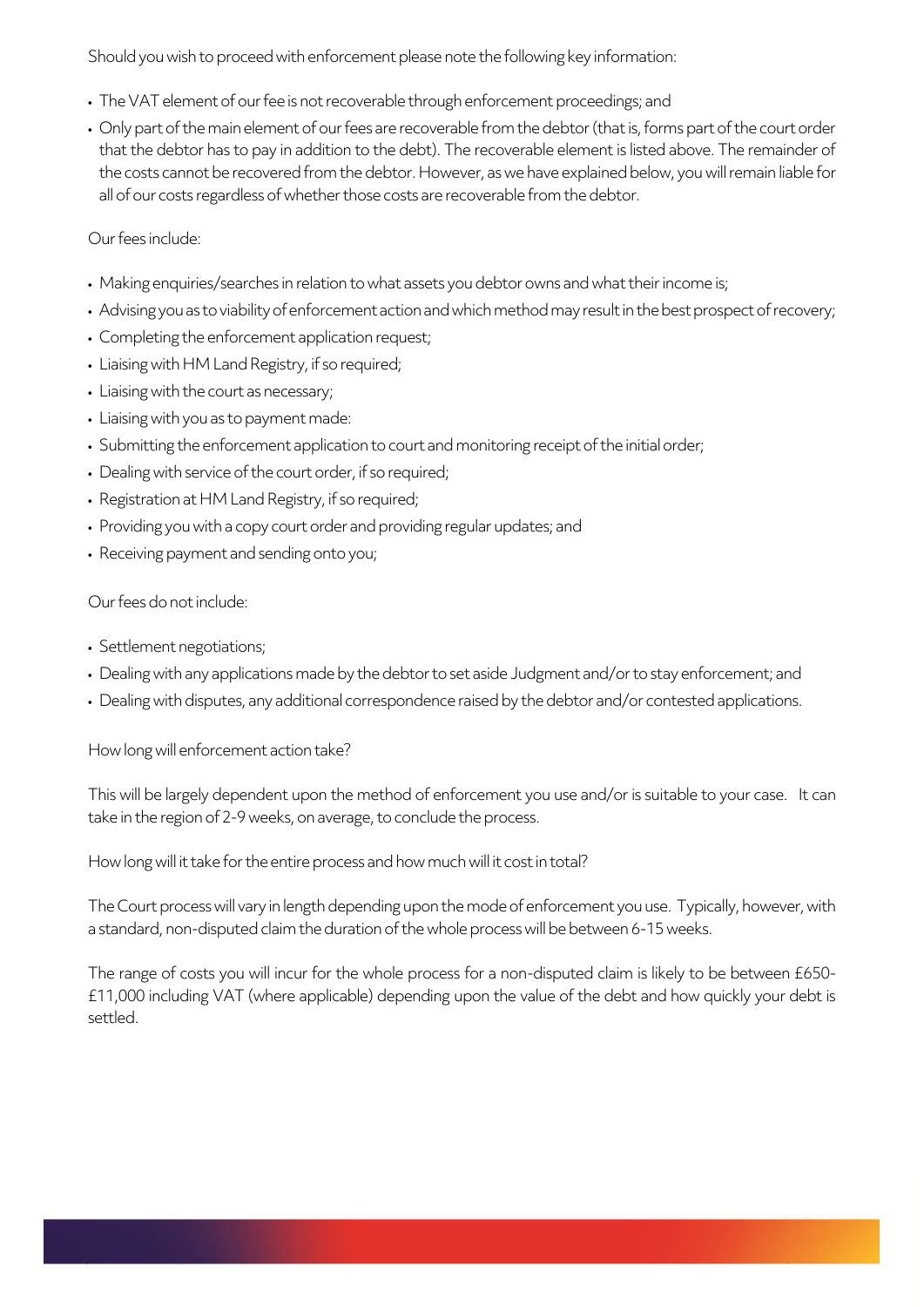# **Defended/disputed cases**

The costs set out above are what it will cost you to bring county court proceedings where the debtor does not dispute your claim.

If a matter is disputed at the outset (or it becomes disputed as the case progresses), we will not charge you all of the fixed fees set out above. The fixed fees will apply up to the point your claim becomes disputed and for the remainder of the work we will instead charge you an hourly rate. The hourly rate we charge you will depend on who is dealing with the case and their experience. The applicable hourly rates are set out below:

| Senior Partner / Consultant | £400 plus £80 VAT |
|-----------------------------|-------------------|
| Partner                     | £370 plus £74 VAT |
| Director                    | £355 plus £71 VAT |
| Managing Associate          | £325 plus £65 VAT |
| Associate                   | £300 plus £60 VAT |
| Solicitor 3 years + pqe     | £270 plus £54 VAT |
| Solicitor 2 to 3 years pge  | £250 plus £50 VAT |
| Solicitor 1 to 2 years pge  | £235 plus £47 VAT |
| Solicitor NQ                | £220 plus £44 VAT |
| <b>Trainees</b>             | £140 plus £28 VAT |

As each defended case will vary according to the issues raised, upon a case being defended or disputed, a member of the team will provide you with a detailed estimate based on the hourly rate charges and the time that we anticipate it will take for your case to reach trial.

## **Who will deal with your case**

Cases will usually be handled by a paralegal with experience of the recovery process, under the supervision of a qualified solicitor. Please click here for details of our team.

A number of the paralegals have law degrees and/or have undertaken the postgraduate Legal Practice Course and/or a Master's Degree in Law. The team is managed, and supervised, by Vicki Alexander, a Managing Associate who handles any defended and/or complex cases.

# **Recoverability of costs**

Where possible we will claim the above costs and court fees from your debtor in addition to the debt. In most instances the fixed costs and court fees are recoverable, however, the VAT element of our fees and expenses might not be recoverable from your debtor. Fees and costs in excess of the fixed costs and court fees might not be recoverable from your debtor.

The Late Payment of Commercial Debt Regulations (Interest) Acts of 1998 and 2013 also allow creditors to charge interest on some outstanding debts at 8% above the Bank of England base rate and compensation of up to £100 (dependent upon the value of the debt) per debt. Where applicable we will also seek to recover this from the debtor.